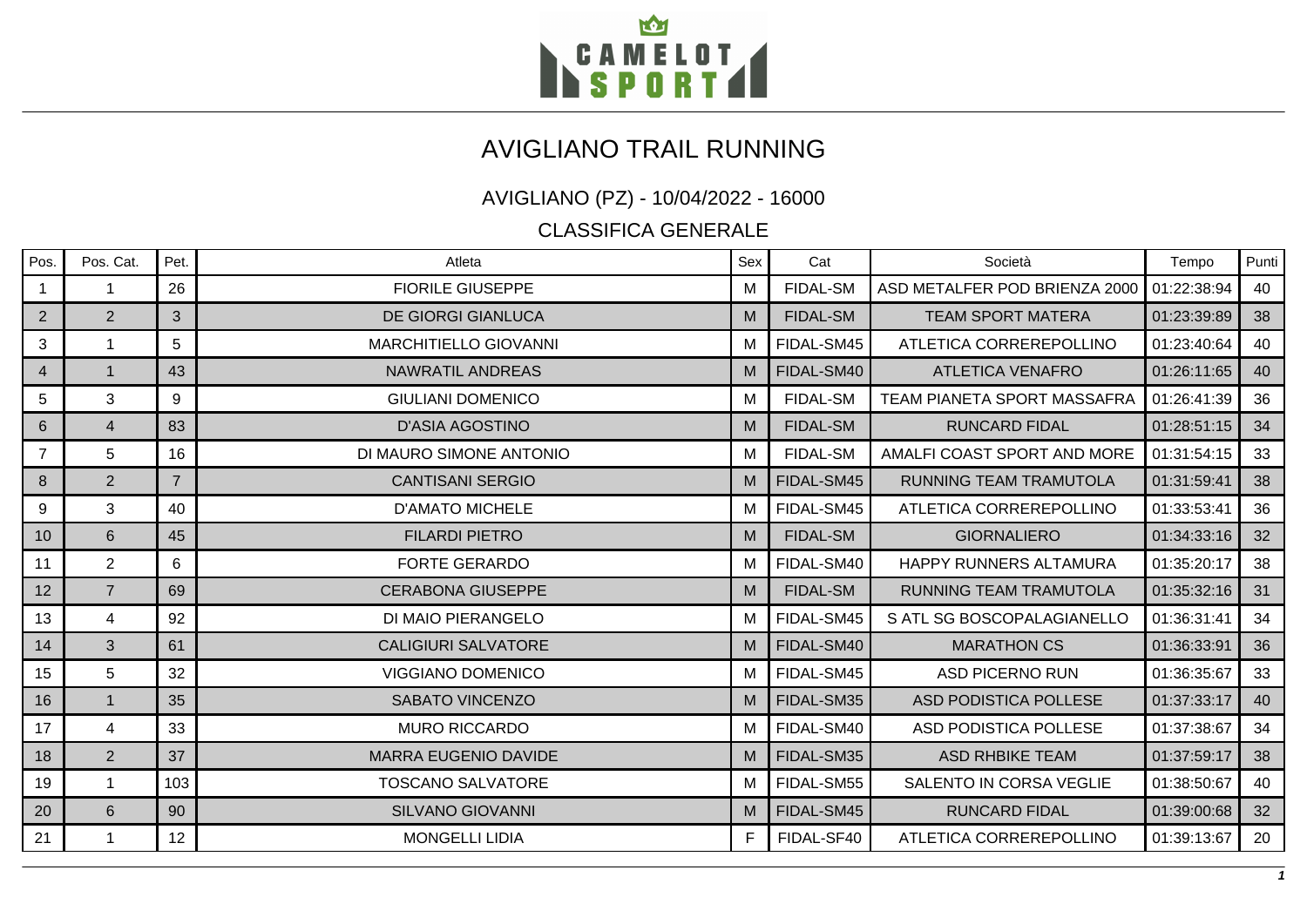

| Pos. | Pos. Cat.       | Pet.           | Atleta                           | Sex | Cat             | Società                            | Tempo       | Punti |
|------|-----------------|----------------|----------------------------------|-----|-----------------|------------------------------------|-------------|-------|
| 22   | $\mathbf{1}$    | 105            | <b>BOZZA FILIPPO</b>             | M   | FIDAL-SM50      | <b>ATHLOS MATERA</b>               | 01:39:27:17 | 40    |
| 23   | 2               | 10             | <b>FIGUNDO ANTONIO</b>           | M   | FIDAL-SM55      | ATLETICA CORREREPOLLINO            | 01:40:37:42 | 38    |
| 24   | 2               | 41             | <b>GRATTON GIOVANNI</b>          | M   | FIDAL-SM50      | ATLETICA CORREREPOLLINO            | 01:40:57:93 | 38    |
| 25   | 3               | 36             | <b>VENOSA GIUSEPPE</b>           | M   | FIDAL-SM50      | ASD PODISTICA POLLESE              | 01:40:59:18 | 36    |
| 26   | 3               | $\overline{4}$ | <b>LUDOVICO GIUSEPPE</b>         | M   | FIDAL-SM55      | <b>CLUB RUNNER 87 CASTELLANETA</b> | 01:41:01:43 | 36    |
| 27   |                 | $\mathbf{1}$   | <b>TORTORELLA PIETRO</b>         | м   | FIDAL-SM60      | <b>RUNNERS GINOSA</b>              | 01:41:19:69 | 40    |
| 28   | $5\phantom{1}$  | 17             | <b>GIUSTINO GIUSEPPE ANTONIO</b> | M   | FIDAL-SM40      | AS ATLETICA CASTELLANA             | 01:41:59:18 | 32    |
| 29   | $\overline{4}$  | 18             | <b>ANDRIULLI GIOVANNI</b>        | м   | FIDAL-SM55      | ASD "I BITLOSSI MONTERUN"          | 01:42:06:43 | 34    |
| 30   | $\overline{1}$  | 70             | <b>MICCO MARIO</b>               | M   | FIDAL-JM        | RUNNING TEAM TRAMUTOLA             | 01:42:21:93 | 20    |
| 31   | 5               | 91             | <b>SANNELLI DOMENICO</b>         | M   | FIDAL-SM55      | <b>RUNNERS GINOSA</b>              | 01:42:33:93 | 33    |
| 32   | 6               | 59             | <b>CIAGLIA ANTONIO</b>           | M   | FIDAL-SM40      | <b>LUCANI FREE RUNNERS</b>         | 01:43:04:93 | 31    |
| 33   | $\overline{7}$  | 86             | <b>MECCA PAOLO</b>               | м   | FIDAL-SM45      | <b>RUNCARD FIDAL</b>               | 01:43:36:43 | 31    |
| 34   | 8               | 88             | <b>MORLINO DONATO</b>            | M   | <b>FIDAL-SM</b> | <b>RUNCARD FIDAL</b>               | 01:43:49:94 | 30    |
| 35   | 3               | 71             | PASSARELLA CARMINE               | м   | FIDAL-SM35      | RUNNING TEAM TRAMUTOLA             | 01:44:34:43 | 36    |
| 36   | $\overline{4}$  | 65             | <b>CILLI GAETANO ALESSIO</b>     | M   | FIDAL-SM35      | <b>TEAM ANIMO DAUNO ASD</b>        | 01:44:59:43 | 34    |
| 37   | $\overline{4}$  | 57             | <b>TRAGNI MARIO</b>              | м   | FIDAL-SM50      | HAPPY RUNNERS ALTAMURA             | 01:45:40:68 | 34    |
| 38   | $5\phantom{.0}$ | 49             | <b>LAMACCHIA ADRIANO</b>         | M   | FIDAL-SM50      | <b>GS ATHLOS MATERA</b>            | 01:46:18:19 | 33    |
| 39   | $\overline{9}$  | 81             | AMODIO MINERVINO MAURIZIO        | м   | <b>FIDAL-SM</b> | <b>RUNCARD FIDAL</b>               | 01:46:23:44 | 29    |
| 40   | 10              | 89             | <b>REGANO DAVIDE</b>             | M   | <b>FIDAL-SM</b> | <b>RUNCARD FIDAL</b>               | 01:46:32:69 | 28    |
| 41   | 5               | 67             | D'APOTE VINCENZO ANTONIO         | м   | FIDAL-SM35      | TEAM ANIMO DAUNO ASD               | 01:46:33:44 | 33    |
| 42   | 6               | 78             | <b>ROSA GIANNI</b>               | M   | FIDAL-SM50      | <b>OUTDOOR CLUB AVIGLIANO EPS</b>  | 01:46:37:69 | 32    |
| 43   | 6               | 29             | <b>TROTTA DOMENICO</b>           | м   | FIDAL-SM35      | ASD METALFER POD BRIENZA 2000      | 01:48:18:44 | 32    |
| 44   | 11              | 85             | <b>MANZARI GIUSEPPE</b>          | M   | <b>FIDAL-SM</b> | <b>RUNCARD FIDAL</b>               | 01:48:54:94 | 27    |
| 45   | $\overline{7}$  | 15             | <b>PASTORE NICOLA</b>            | M   | FIDAL-SM35      | AA 'E MANZARI' CASAMASSIMA         | 01:48:54:94 | 31    |
| 46   | 8               | 63             | <b>NOCITO MAURIZIO</b>           | M   | FIDAL-SM45      | <b>MARATHON CS</b>                 | 01:50:13:19 | 30    |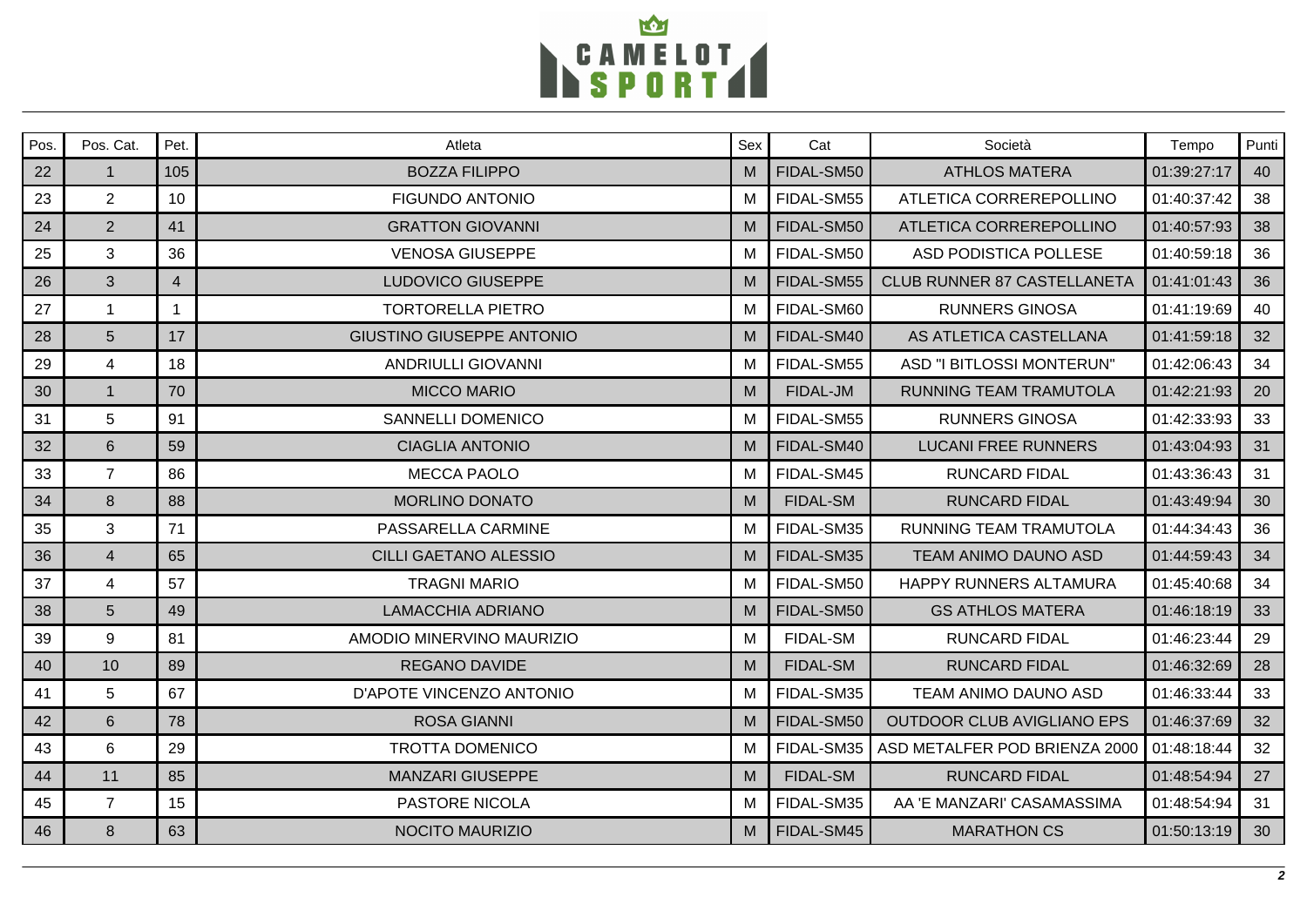

| Pos. | Pos. Cat.      | Pet.           | Atleta                     | Sex | Cat             | Società                           | Tempo       | Punti |
|------|----------------|----------------|----------------------------|-----|-----------------|-----------------------------------|-------------|-------|
| 47   | 12             | 84             | <b>LAQUALE SAVERIO</b>     | M   | FIDAL-SM        | <b>RUNCARD FIDAL</b>              | 01:50:16:95 | 26    |
| 48   | 8              | 44             | <b>MALDARIZZI ROCCO</b>    | M   | FIDAL-SM35      | CORRERE E' SALUTE MOTTOLA         | 01:50:19:69 | 30    |
| 49   | 9              | 60             | <b>MASSARO DONATO</b>      | М   | FIDAL-SM45      | <b>LUCANI FREE RUNNERS</b>        | 01:51:56:95 | 29    |
| 50   | 10             | 28             | <b>TIERNO NICOLA</b>       | м   | FIDAL-SM45      | ASD METALFER POD BRIENZA 2000     | 01:54:31:95 | 28    |
| 51   | 9              | 22             | <b>MARTINO LUIGI</b>       | м   | FIDAL-SM35      | ASD ATLETICA CAROVIGNO            | 01:55:30:45 | 29    |
| 52   | $\overline{7}$ | 52             | <b>ABBATTISTA RICCARDO</b> | м   | FIDAL-SM40      | <b>GS ATLETICA AMATORI CORATO</b> | 01:56:40:21 | 30    |
| 53   | 13             | 95             | <b>CARRAFA ANDREA</b>      | м   | <b>FIDAL-SM</b> | SALENTO IN CORSA VEGLIE           | 01:56:49:72 | 25    |
| 54   | $\mathbf{1}$   | $\overline{2}$ | <b>ELICIO VITTORIA</b>     | F   | FIDAL-SF55      | <b>GS ATLETICA AMATORI CORATO</b> | 01:56:54:97 | 20    |
| 55   | $\mathbf{1}$   | 53             | <b>CUSANNO SAVINO</b>      | M   | FIDAL-PM        | <b>GS ATLETICA AMATORI CORATO</b> | 01:57:17:46 | 20    |
| 56   | 8              | 21             | SANTARCANGELO GIUSEPPE     | м   | FIDAL-SM40      | ASD "I BITLOSSI MONTERUN"         | 01:58:16:46 | 29    |
| 57   | $\overline{7}$ | 55             | PERRONE LUIGI              | м   | FIDAL-SM50      | <b>GS ATLETICA AMATORI CORATO</b> | 01:58:32:96 | 31    |
| 58   | 9              | 121            | <b>SABATO CARMINE</b>      | M   | FIDAL-SM40      | <b>OUTDOOR CLUB AVIGLIANO EPS</b> | 01:58:38:46 | 28    |
| 59   | 8              | 68             | ABELARDO FRANCO            | м   | FIDAL-SM50      | RUNNING TEAM TRAMUTOLA            | 01:58:50:72 | 30    |
| 60   | 6              | 111            | <b>SANTORO GIUSEPPE</b>    | M   | FIDAL-SM55      | NON COMPETITIVA                   | 01:59:24:72 | 32    |
| 61   | $\overline{7}$ | 48             | <b>FLUMERO GAETANO</b>     | м   | FIDAL-SM55      | <b>GS ATHLOS MATERA</b>           | 02:00:19:22 | 31    |
| 62   | 2              | 42             | <b>PACE LUCIA</b>          | F.  | FIDAL-SF40      | ATLETICA CORREREPOLLINO           | 02:00:35:23 | 18    |
| 63   | 10             | 46             | <b>CARDONE ORONZO</b>      | м   | FIDAL-SM35      | <b>GPDM LECCE</b>                 | 02:01:59:97 | 28    |
| 64   | 9              | 120            | <b>CARRER LIVIO</b>        | м   | FIDAL-SM50      | <b>ATLETICA TRINITAPOLI</b>       | 02:03:04:72 | 29    |
| 65   | $\mathbf{1}$   | 11             | <b>CARRIERO PATRIZIA</b>   | F   | FIDAL-SF45      | ASD "I BITLOSSI MONTERUN"         | 02:03:31:97 | 20    |
| 66   | 8              | 14             | <b>FICO DOMENICO</b>       | м   | FIDAL-SM55      | AA 'E MANZARI' CASAMASSIMA        | 02:03:47:97 | 30    |
| 67   | 9              | 66             | <b>CORVINO GIULIO</b>      | м   | FIDAL-SM55      | TEAM ANIMO DAUNO ASD              | 02:04:53:23 | 29    |
| 68   | 10             | 19             | <b>BRAIO NUNZIO PAOLO</b>  | M   | FIDAL-SM40      | ASD "I BITLOSSI MONTERUN"         | 02:05:58:74 | 27    |
| 69   | 11             | 30             | CATALDO NATALINO FRANCESCO | м   | FIDAL-SM40      | <b>ASD PICERNO RUN</b>            | 02:08:04:73 | 26    |
| 70   | 12             | 34             | PACIFICO CARMINE           | м   | FIDAL-SM40      | ASD PODISTICA POLLESE             | 02:08:11:73 | 25    |
| 71   | 11             | 54             | <b>FERRARA ALESSIO</b>     | М   | FIDAL-SM35      | <b>GS ATLETICA AMATORI CORATO</b> | 02:08:41:48 | 27    |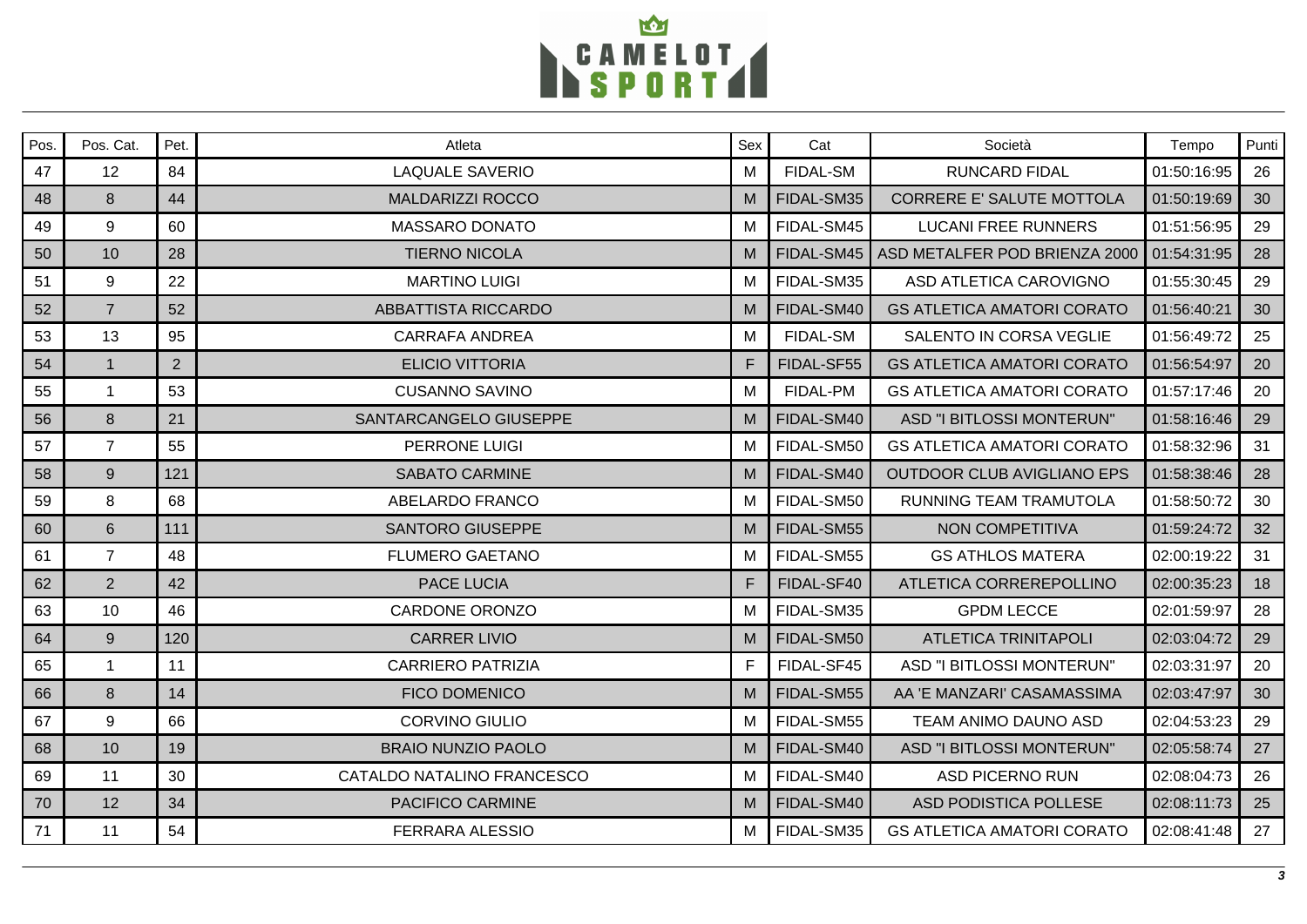

| Pos. | Pos. Cat.      | Pet. | Atleta                          | Sex | Cat             | Società                           | Tempo       | Punti |
|------|----------------|------|---------------------------------|-----|-----------------|-----------------------------------|-------------|-------|
| 72   | 10             | 93   | PIGNATELLI IGNAZIO              | M   | FIDAL-SM50      | S ATL SG BOSCOPALAGIANELLO        | 02:09:30:23 | 28    |
| 73   | 11             | 82   | <b>CONTE GIUSEPPE</b>           | M   | FIDAL-SM45      | <b>RUNCARD FIDAL</b>              | 02:10:19:49 | 27    |
| 74   | 14             | 106  | PALMISANO ANDREA                | M   | <b>FIDAL-SM</b> | <b>OUTDOOR CLUB AVIGLIANO EPS</b> | 02:10:46:50 | 24    |
| 75   | $\overline{2}$ | 76   | <b>MECCA NICOLA</b>             | м   | FIDAL-SM60      | OUTDOOR CLUB AVIGLIANO EPS        | 02:12:01:74 | 38    |
| 76   | $\overline{1}$ | 24   | <b>BORRELLI GILDA</b>           | F   | <b>FIDAL-SF</b> | ASD METALFER POD BRIENZA 2000     | 02:12:26:75 | 20    |
| 77   | $\mathbf{1}$   | 62   | DE JESUS LUIS JANET             | F.  | FIDAL-SF35      | <b>MARATHON CS</b>                | 02:12:27:24 | 20    |
| 78   | $\overline{1}$ | 20   | PALOMBA ROCCO                   | M   | FIDAL-SM65      | ASD "I BITLOSSI MONTERUN"         | 02:13:26:99 | 20    |
| 79   | 12             | 56   | SILVANO PAOLO                   | м   | FIDAL-SM45      | HAPPY RUNNERS ALTAMURA            | 02:13:39:75 | 26    |
| 80   | 10             | 100  | <b>RUCCO FABRIZIO</b>           | M   | FIDAL-SM55      | SALENTO IN CORSA VEGLIE           | 02:13:53:74 | 28    |
| 81   | 11             | 96   | DE MAGLIE GIUSEPPE              | м   | FIDAL-SM50      | SALENTO IN CORSA VEGLIE           | 02:16:38:51 | 27    |
| 82   | $\mathbf{1}$   | 27   | <b>IELPO ANTONIO</b>            | M   | FIDAL-SM70      | ASD METALFER POD BRIENZA 2000     | 02:17:58:50 | 20    |
| 83   | $\overline{2}$ | 8    | <b>BARBUSCIO ENZO</b>           | M   | FIDAL-SM65      | <b>MARATHON CS</b>                | 02:18:49:90 | 18    |
| 84   | 12             | 72   | <b>RAGONE EMIDIO</b>            | M   | FIDAL-SM35      | RUNNING TEAM TRAMUTOLA            | 02:19:31:76 | 26    |
| 85   | 13             | 113  | <b>CANTISANI ANTONIO</b>        | м   | FIDAL-SM35      | NON COMPETITIVA                   | 02:19:49:26 | 25    |
| 86   | 12             | 80   | SANTARSIERO GIUSEPPE            | M   | FIDAL-SM50      | <b>OUTDOOR CLUB AVIGLIANO EPS</b> | 02:20:35:20 | 26    |
| 87   | 11             | 50   | <b>LOGALLO GIUSEPPE</b>         | M   | FIDAL-SM55      | <b>GS ATHLOS MATERA</b>           | 02:20:42:76 | 27    |
| 88   | 13             | 25   | <b>CRICENTI GIANCARLO</b>       | M   | FIDAL-SM45      | ASD METALFER POD BRIENZA 2000     | 02:20:51:51 | 25    |
| 89   | 13             | 98   | <b>FARINA VINCENZO</b>          | м   | FIDAL-SM40      | SALENTO IN CORSA VEGLIE           | 02:21:23:76 | 24    |
| 90   | 14             | 38   | <b>FABRIZIO GIANLUCA</b>        | M   | FIDAL-SM45      | <b>ASD RUNNERS CHIETI</b>         | 02:23:40:52 | 24    |
| 91   | 2              | 87   | <b>MENNUNI MARIA GIUSEPPINA</b> | F   | FIDAL-SF        | <b>RUNCARD FIDAL</b>              | 02:25:46:77 | 18    |
| 92   | 15             | 79   | <b>ROSA NICOLA</b>              | M   | <b>FIDAL-SM</b> | <b>OUTDOOR CLUB AVIGLIANO EPS</b> | 02:25:55:25 | 23    |
| 93   | 3              | 94   | <b>BISCONTI FRANCESCO</b>       | M   | FIDAL-SM65      | SALENTO IN CORSA VEGLIE           | 02:30:41:35 | 16    |
| 94   | 3              | 107  | <b>CHERTES MARIA VASILICA</b>   | F.  | FIDAL-SF40      | SALENTO IN CORSA VEGLIE           | 02:32:14:38 | 16    |
| 95   | 15             | 77   | NARDOZZA WALTER                 | м   | FIDAL-SM45      | <b>OUTDOOR CLUB AVIGLIANO EPS</b> | 02:33:07:79 | 23    |
| 96   | 3              | 73   | <b>CARLUCCI NICOLA</b>          | M   | FIDAL-SM60      | <b>OUTDOOR CLUB AVIGLIANO EPS</b> | 02:34:33:43 | 36    |